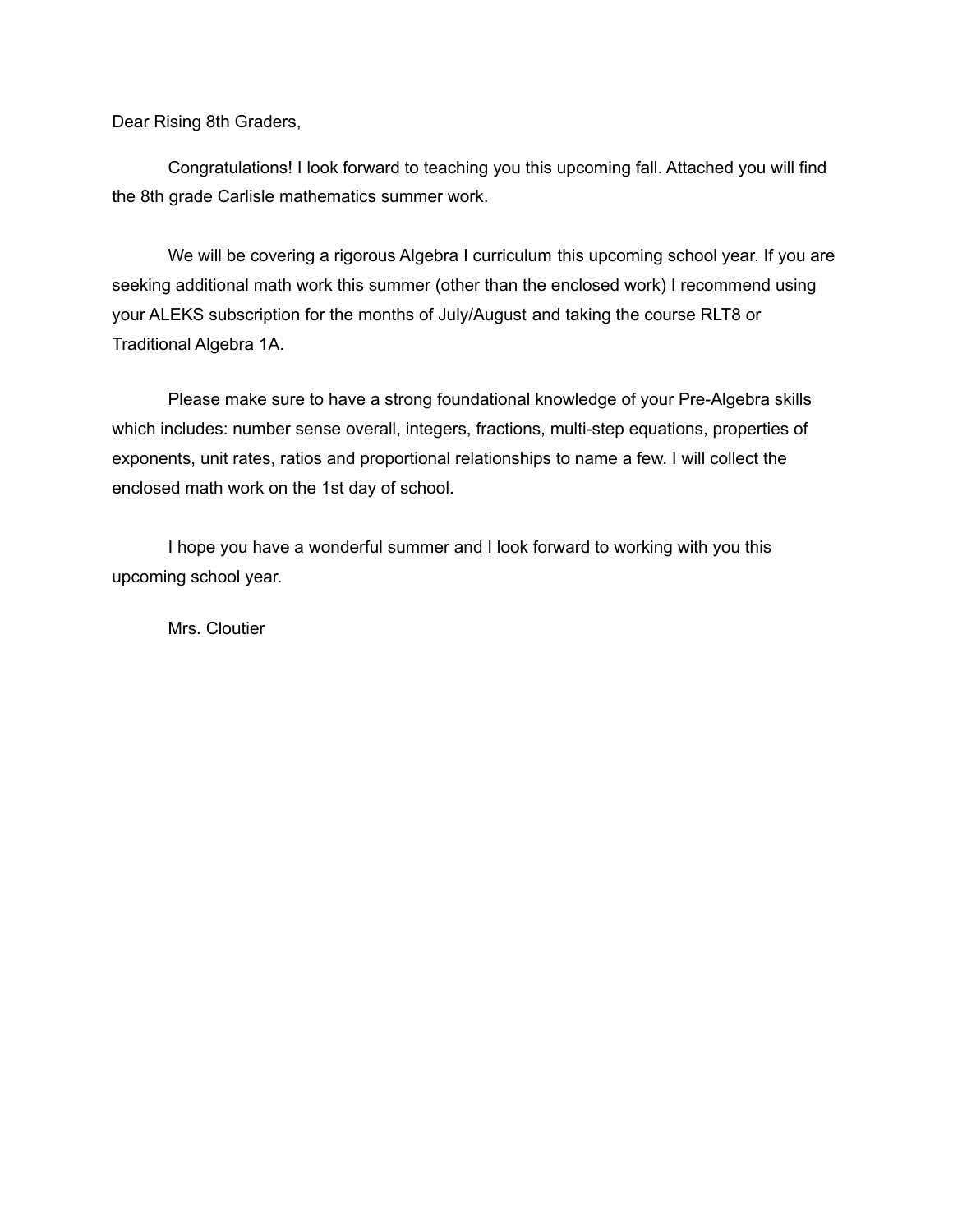## Evaluating Algebraic Expressions



## The Distributive Property

| Multiply the number outside the parentheses by           | ex: $5(8x - 3)$              |
|----------------------------------------------------------|------------------------------|
| each term in the parentheses.                            | $5(8x - 3)$                  |
| Keep the addition/subtraction sign between each<br>term. | $5(8x) - 5(3)$<br>$40x - 15$ |
|                                                          |                              |

# Simplifying Algebraic Expressions

| Clear any parentheses using the Distributive<br>Property                                                      | ex: $2(3x - 4) - 12x + 9$<br>$2(3x - 4) - 12x + 9$ |
|---------------------------------------------------------------------------------------------------------------|----------------------------------------------------|
| Add or subtract like terms (use the sign in front<br>of each term to determine whether to add or<br>subtract) | $6x - 8 - 12x + 9$<br>$-6x + 1$                    |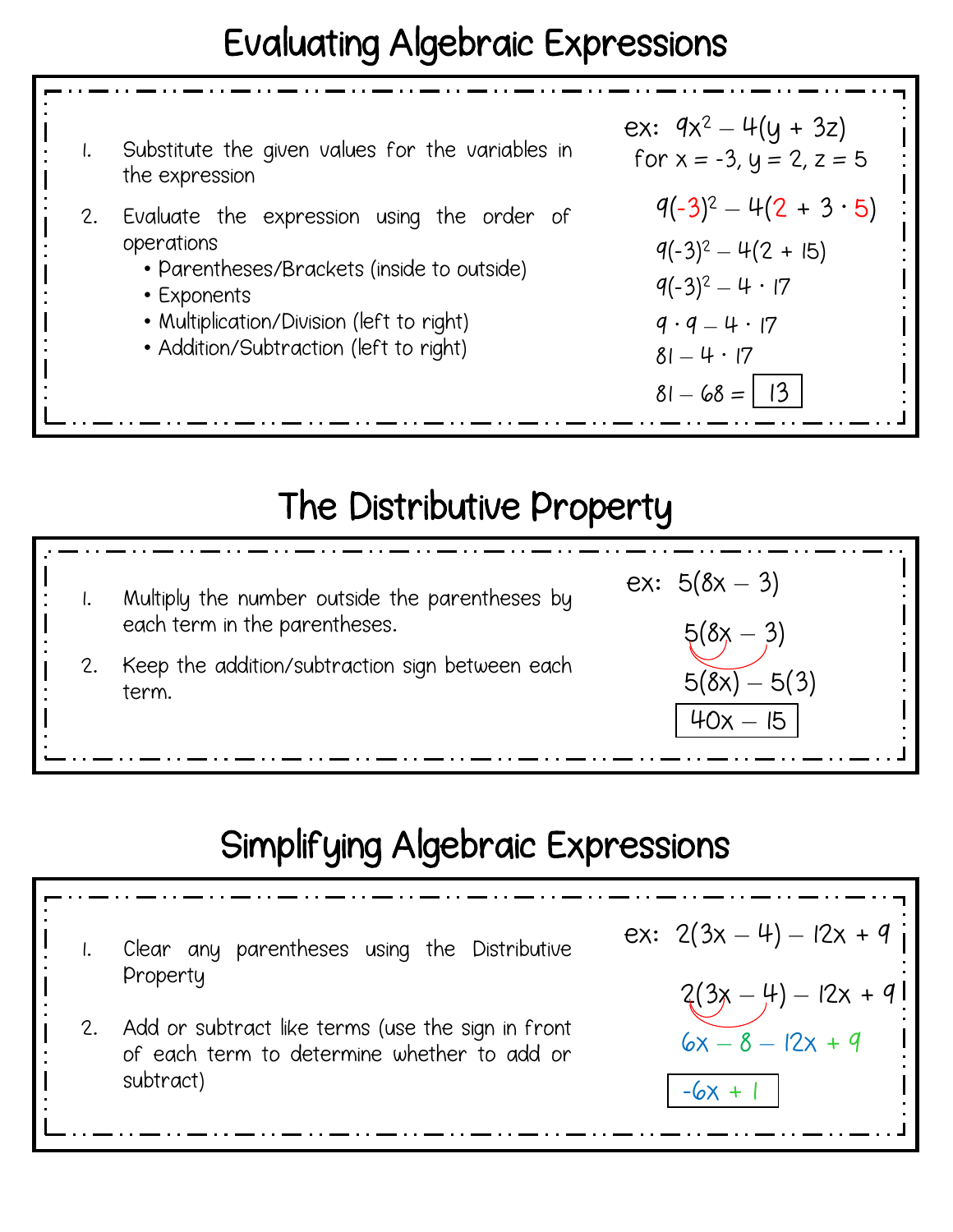Evaluate each expression for  $a = 4$ ,  $b = -3$ ,  $c = -2$ ,  $d = 7$ . Show your work.

| $1. a - cd$       | 2. $2b^3 + c^2$       | 3. $a + d - c$<br>b  | 4. $(a - b)^2 + d(a + c)$  |
|-------------------|-----------------------|----------------------|----------------------------|
| 5. $4c - (b - a)$ | 6. $\frac{a}{b}$ - 5a | 7. $2bc + d(12 - 5)$ | 8. $b + 0.5[8 - (2c + a)]$ |

#### Simplify each expression using the Distributive Property.

| 9. $5(2g-8)$ | IO. $7(y + 3)$ | $11. -3(4w - 3)$ | 12. (6r + 3)2 |
|--------------|----------------|------------------|---------------|
|              |                |                  |               |
|              |                |                  |               |
|              |                |                  |               |

Simplify each expression, showing all work.

| 13. $8(x + 1) - 12x$          | I4. $6w - 7 + 12w - 3z$ | 15. $9n - 8 + 3(2n - 11)$ | 16. $3(7x + 4y) - 2(2x + y)$ |
|-------------------------------|-------------------------|---------------------------|------------------------------|
|                               |                         |                           |                              |
|                               |                         |                           |                              |
|                               |                         |                           |                              |
|                               |                         |                           |                              |
| $17. (15 + 8d)(-5) - 24d + d$ | $18. 9(b-1)-c+3b+c$     | $19.20f - 4(5f + 4) + 16$ | 20. $8(h - 4) - h - (h + 7)$ |
|                               |                         |                           |                              |
|                               |                         |                           |                              |
|                               |                         |                           |                              |
|                               |                         |                           |                              |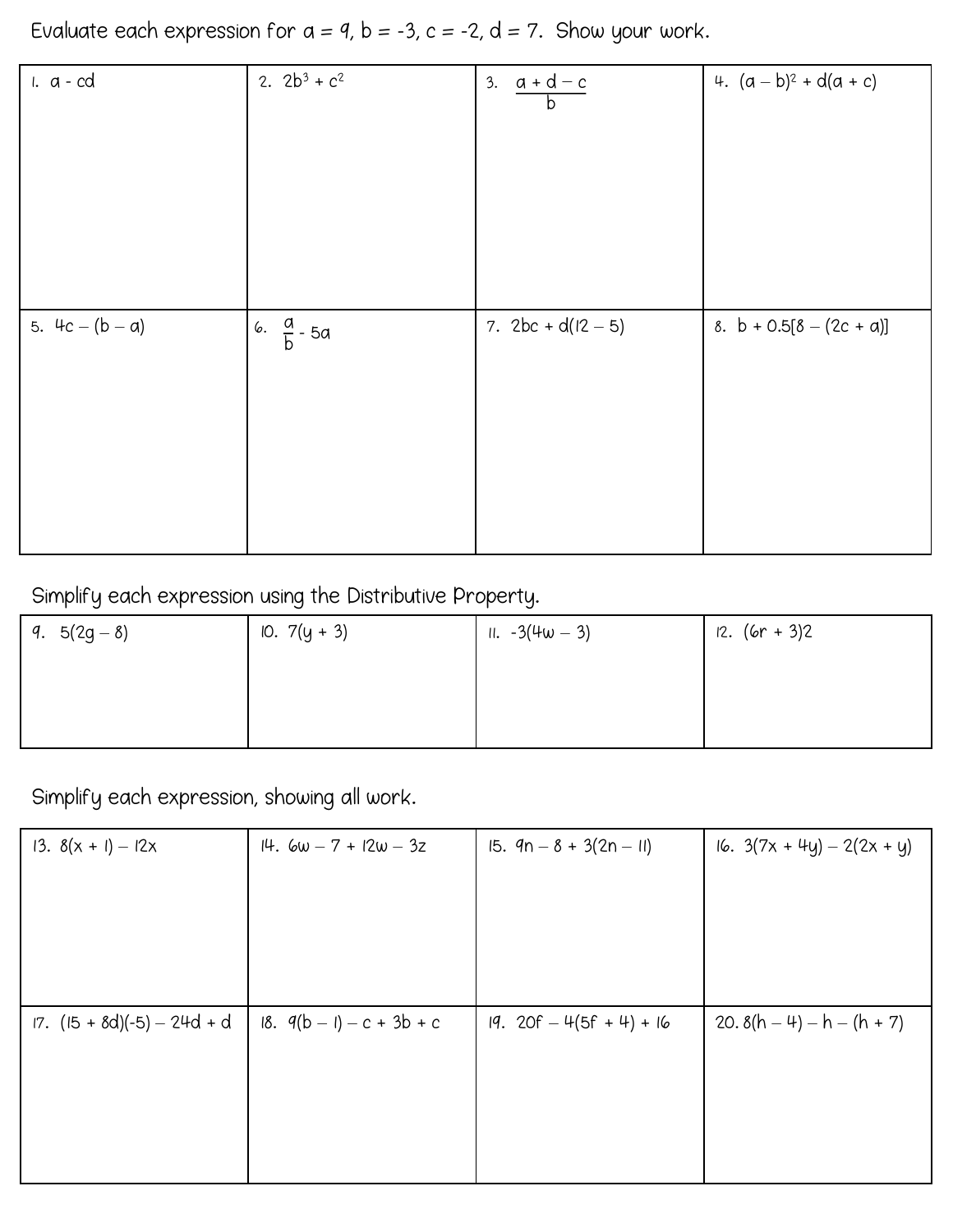## Solving One-Step Equations

 $ex: -18 = 6j$ 

-18 = 6j

6 6

 $-3 = i \rightarrow i = -3$ 

- 1. Cancel out the number on the same side of the equal sign as the variable using inverse operations (addition/subtraction; multiplication/division)
- 2. Be sure to do the same thing to both sides of the equation!

## Solving Two-Step Equations



# Solving Multi-Step Equations

|    | Clear any parentheses using the Distributive<br>Property                                                                                                               | ex: $5(2x - 1) = 3x + 4x - 1$<br>$10x - 5 = 3x + 4x - 1$ |
|----|------------------------------------------------------------------------------------------------------------------------------------------------------------------------|----------------------------------------------------------|
|    | 2. Combine like terms on each side of the equal sign                                                                                                                   | $10x - 5 = 7x - 1$                                       |
| 3. | Get the variable terms on the same side of the<br>equation by adding/subtracting a variable term<br>to/from both sides of the equation to cancel it<br>out on one side | $-7x - 7x$<br>$3x - 5 = -1$<br>$+5$ + 5                  |
|    | 4. The equation is now a two-step equation, so<br>finish solving it as described above                                                                                 | $3x = 4$                                                 |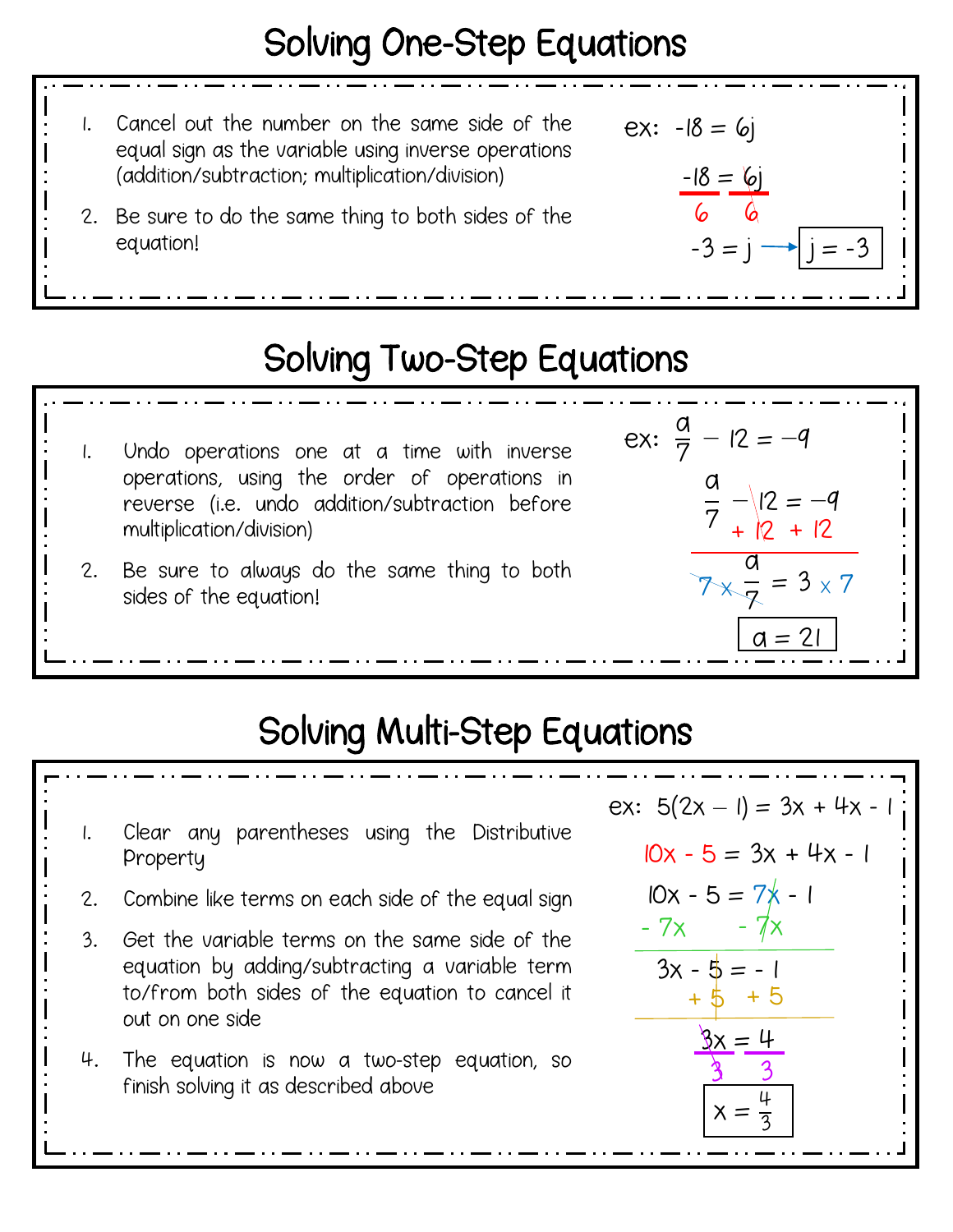Solve each equation, showing all work.

| 33. $5(3x - 2) = 5(4x + 1)$     | 29. $8x - 4 = 3x + 1$                                     | 21. $f - 64 = -23$<br>25. $5x - 3 = -28$ |
|---------------------------------|-----------------------------------------------------------|------------------------------------------|
| $34. \ 3d - 4 + d = 8d - (-12)$ | 26. $\frac{\omega + 8}{-3} = -4$<br>30. $-2(5d - 8) = 20$ | 22. $-7 = 2d$                            |
| 35. $f - 6 = -2f + 3(f - 2)$    | 27. $-8 + \frac{h}{4} = 13$<br>$31. 7r + 21 = 49r$        | 23. $\frac{b}{-12} = -6$                 |
| $36. -2(y-1) = 4y - (y + 2)$    | 32. $-4g - 3 = -3(3g + 2)$                                | $24. 13 = m + 21$<br>28. $22 = 6y + 7$   |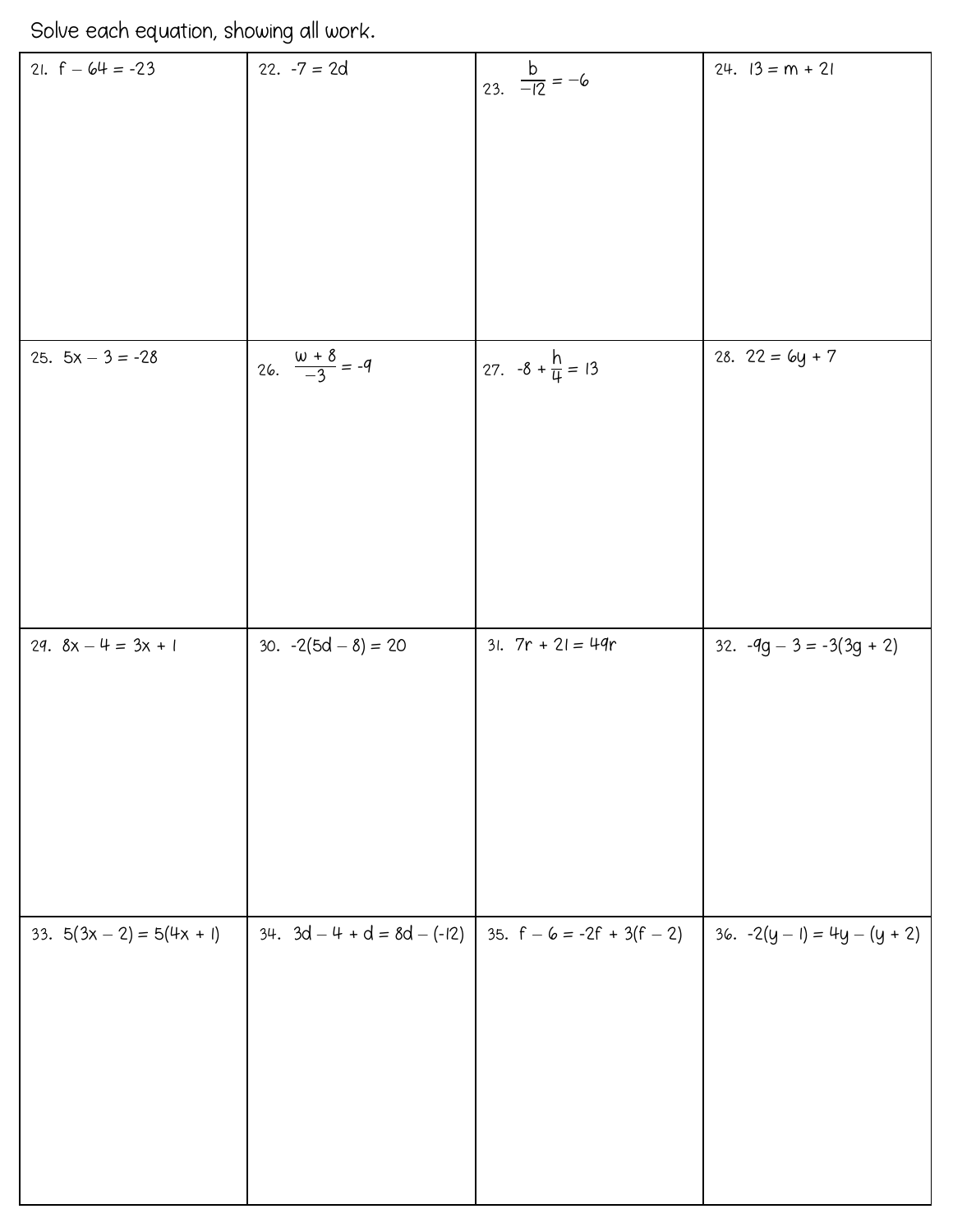### Scientific Notation

Standard Form to Scientific Notation: move the decimal after the first non-zero digit and eliminate any trailing zeros. Multiply by 10 to the power equal to the number of places you moved the decimal point. If the original number was greater than 1, the exponent is positive. If the number was less than 1, the exponent is negative.

Scientific Notation to Standard Form: move the decimal point the number of places indicated by the exponent. If the exponent is positive, move the decimal right. If negative, move left.



## Negative Exponents & Simplifying Monomials

Zero Exponent: Any number raised to the zero power equals 1 Negative Exponent: Move the base to the opposite side of the fraction line and make the exponent positive Monomial x Monomial: Multiply the coefficients and add the exponents of like bases Monomial ÷ Monomial: Divide the coefficients and subtract the exponents of like bases Power of a Monomial: Raise each base (including the coefficient) to that power. If a base already has an exponent, multiply the two exponents Power of a Quotient: Raise each base (including the coefficient) to that power. If a base already has an exponent, multiply the two exponents ex:  $x^{-4} = \frac{1}{x^{-4}}$  $x^4$ ex:  $(4x^3)(2x^5) = 8x^8$ ex:  $\frac{a}{a^6} = a^{-5} = \frac{1}{a^5}$ ex: (-2fg<sup>5</sup>)<sup>3</sup> = -8f<sup>3</sup>g<sup>15</sup> ex:  $\left(\frac{5d}{c}\right)$ 3 c 2  $=\frac{25d}{2}$ 6  $c^2$ ex:  $y^0 = 1$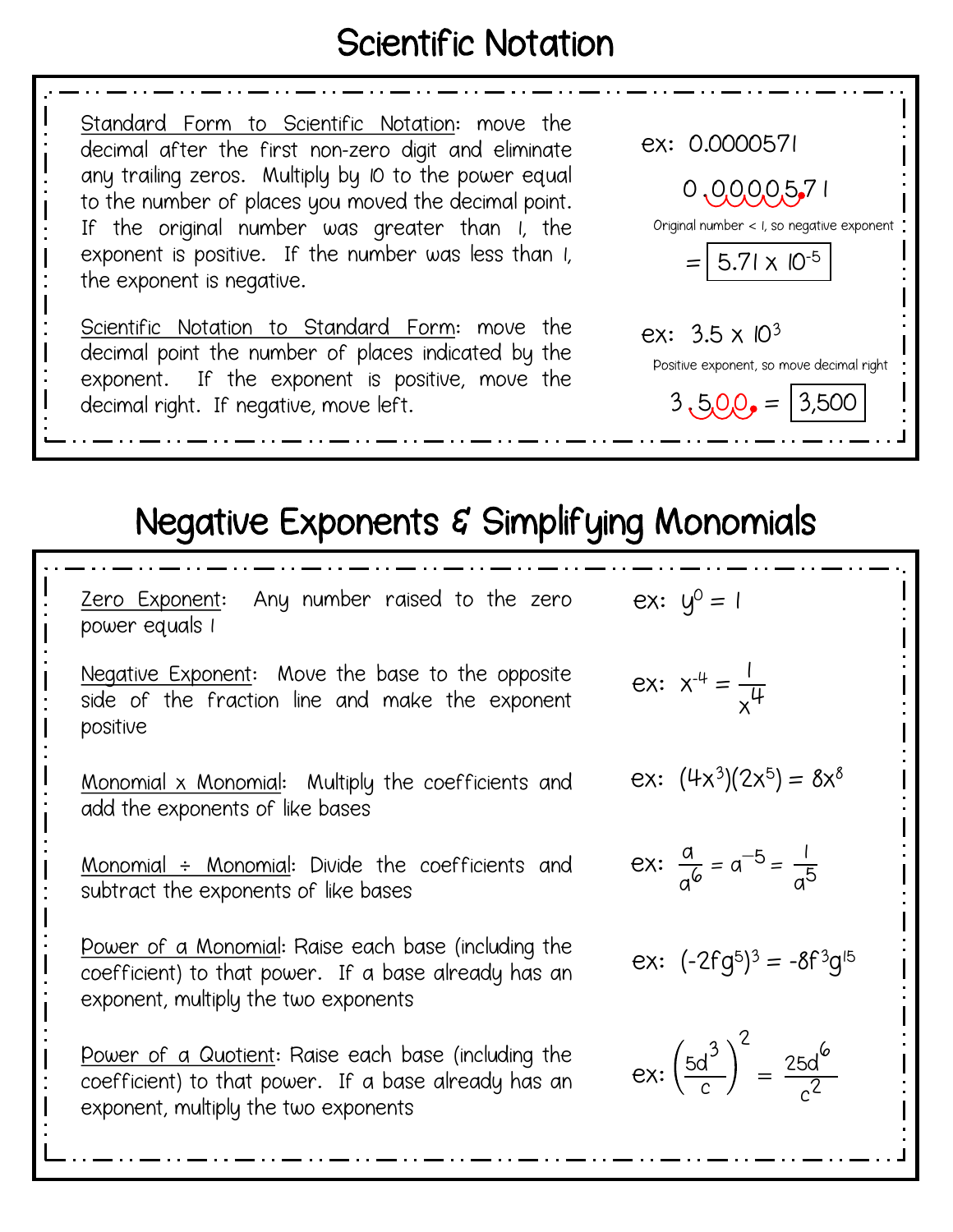#### Convert each number to Scientific Notation.

| 37. 67,000,000,000 | 38. 0.0009213 | 39. 0.000000000004 | 40. 3,201,000,000,000,000 |
|--------------------|---------------|--------------------|---------------------------|
|                    |               |                    |                           |
|                    |               |                    |                           |
|                    |               |                    |                           |
|                    |               |                    |                           |

#### Convert each number to Standard Form.

| 41. $5.92 \times 10^{-5}$ | 42. $1.1 \times 10^7$ | 43. $6.733 \times 10^{-8}$ | 44. $3.27 \times 10^2$ |
|---------------------------|-----------------------|----------------------------|------------------------|
|                           |                       |                            |                        |
|                           |                       |                            |                        |
|                           |                       |                            |                        |
|                           |                       |                            |                        |

Simplify each expression. Write your answers using only positive exponents.

| 45. $w^4$                      | $\frac{46.}{m^2}$                                                | 47. $f^5 \cdot f^3$                        | $\sqrt{\frac{h^2}{g}}^3$<br>48.                  |
|--------------------------------|------------------------------------------------------------------|--------------------------------------------|--------------------------------------------------|
| 49. $(a^5)^2$                  | 50.<br>$\frac{1}{b^{-3}}$                                        | 51. $Z^0$                                  | 52. $4r^{6} \cdot 3r \cdot 2r^{2}$               |
| 53. $\frac{q p^{-2}}{3q^{-3}}$ | $rac{34}{2} \cdot \frac{30^{3}}{200^{2}}$                        | 55. $(g^4h)^2 \cdot (2g^3h^{-1})^2$        | 56. (6a) <sup>0</sup>                            |
| 57. $(-3n^2k^4)^2$             | 58.<br>$\left(\frac{\omega^5 x^{-2} y}{\omega^2 x y^4}\right)^3$ | 59.<br>$\frac{6 \cdot 10^7}{2 \cdot 10^3}$ | 60. $(1.5 \cdot 10^{-6}) \cdot (4 \cdot 10^{9})$ |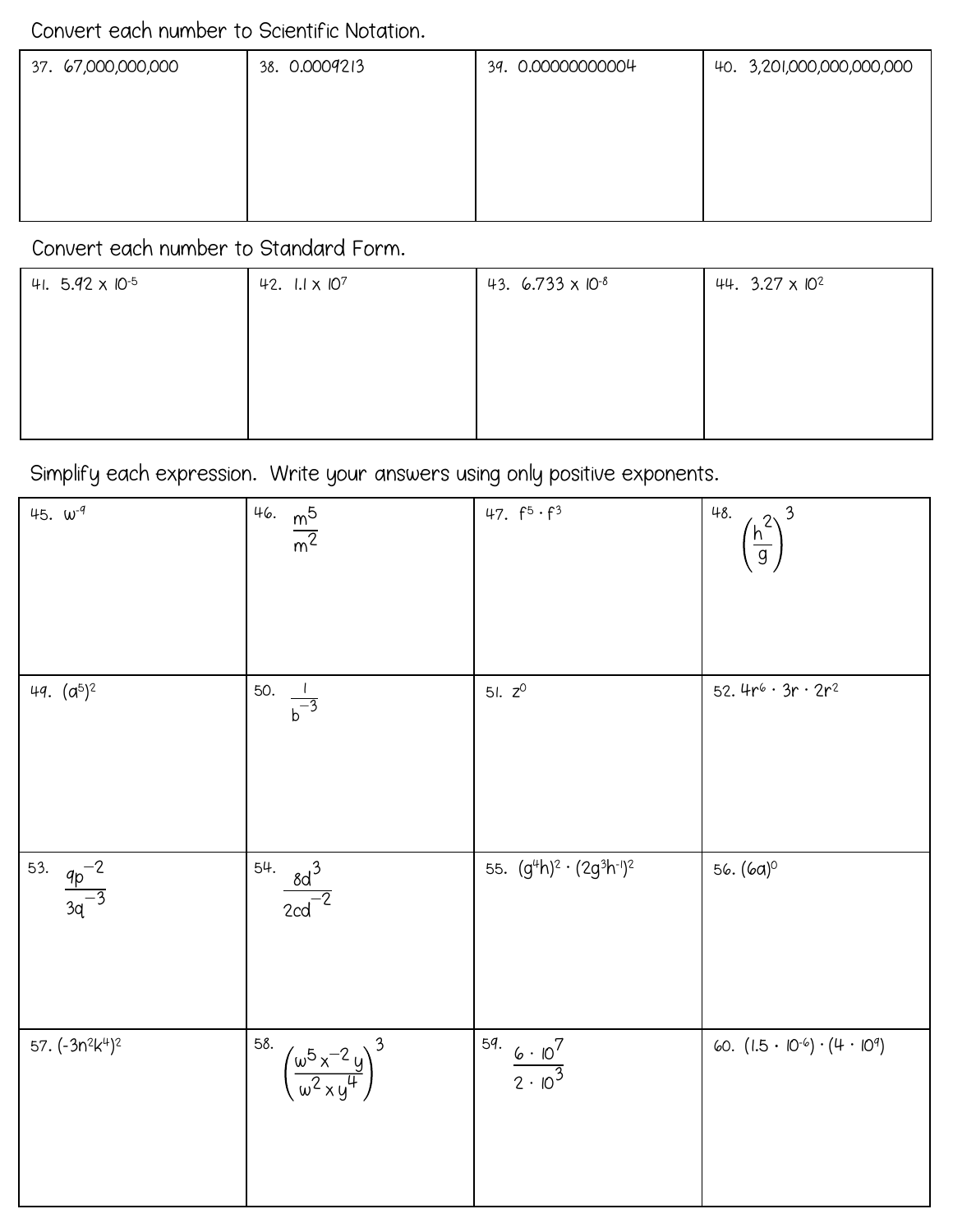

1. To find a missing side length, set up a proportion, matching up corresponding sides. 2. Solve the proportion using the steps above. ex: 9 mm x  $\frac{1.5}{1.5}$  mm  $\times$  $\frac{1}{1.5}$  = 9 5.5  $x = 2.\overline{45}$  mm

# The Pythagorean Theorem

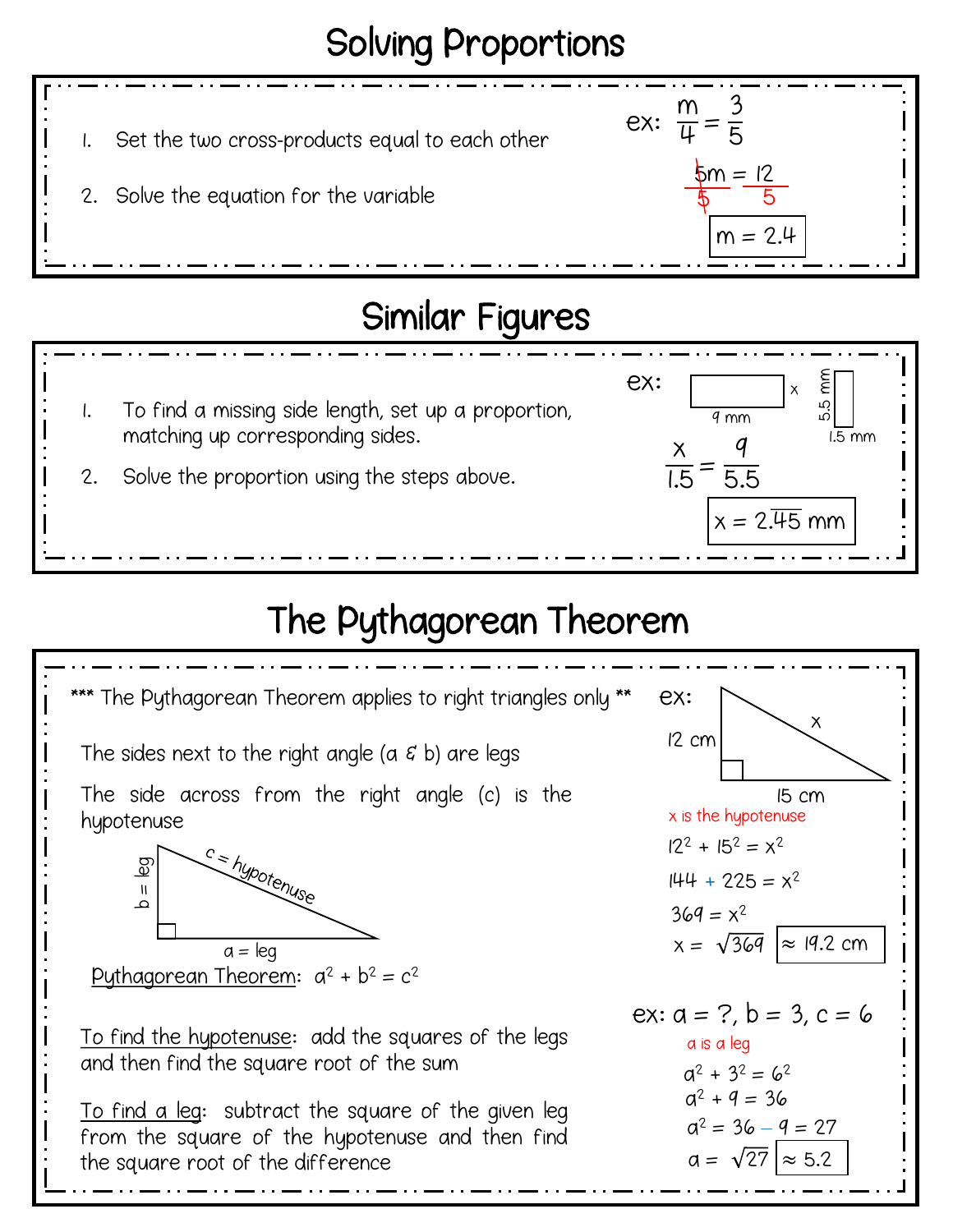Solve each proportion, showing all work.

| 76.<br>$6$ $^{\prime}$<br>m | 77.<br>$\sqrt{2}$ | 178. | 79.<br>$\frac{22}{ }$ =<br>$=\frac{1}{36}$<br>$\mathsf{n}$ | 80.<br>$\downarrow$ |
|-----------------------------|-------------------|------|------------------------------------------------------------|---------------------|
|                             |                   |      |                                                            |                     |

Assume each pair of figures is similar. Find the missing side length, showing all work.



Find the missing side length in each right triangle to the nearest tenth. Show your work!

| 87. $a = 6, b = 8, c = ?$                                         | 88. $a = ?$ , $b = 4$ cm, $c = 13$ cm | 89. $a = 7$ , $b = ?$ , $c = 14$                 | 90. $a = 14$ in, $b = 14$ in, $c = ?$            |
|-------------------------------------------------------------------|---------------------------------------|--------------------------------------------------|--------------------------------------------------|
|                                                                   |                                       |                                                  |                                                  |
| $q$ <sub>l.</sub><br>$\mathbf 5$<br>$\mathfrak{Z}$<br>$\mathsf X$ | 92.<br>IO mm<br>Χ<br>IO mm            | $\sqrt{7}$ in<br>93.<br>5 in<br>х                | 94.<br>20<br>$18\,$<br>$\boldsymbol{\mathsf{X}}$ |
| 15<br>95.<br> 13                                                  | 104 in<br>96.<br>52 in<br>$\mathsf X$ | 97.<br>35 ft<br>$\frac{1}{10}$ ft<br>$\mathsf X$ | 98.<br>24 cm<br>х<br>$20 \text{ cm}$             |

Determine whether or not you can form a right triangle from the given side lengths. Explain.

| 99.18, 22, 26 | $100.$ 5, 12, 13 |
|---------------|------------------|
|               |                  |
|               |                  |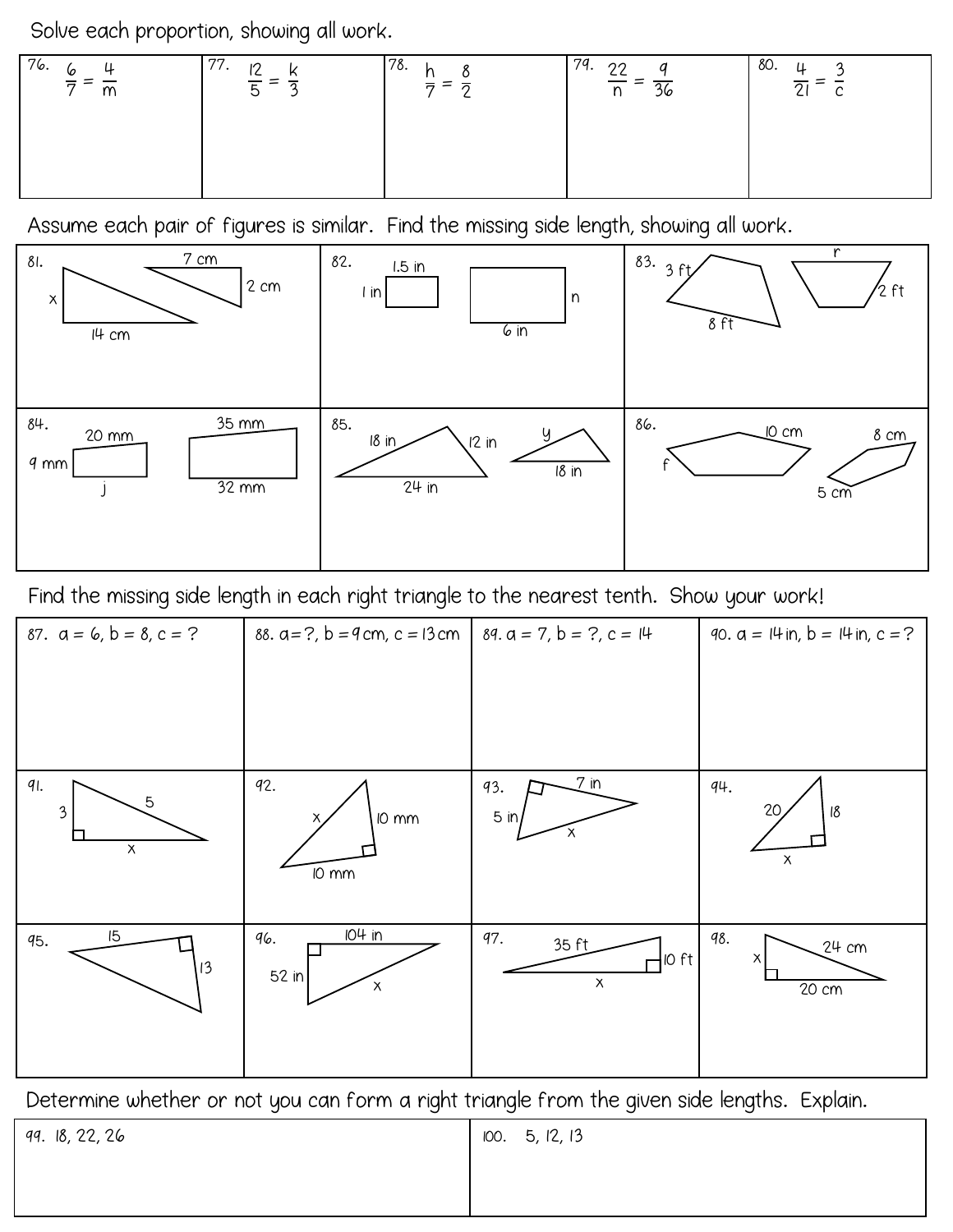Evaluate each expression for  $a = 4$ ,  $b = -3$ ,  $c = -2$ ,  $d = 7$ . Show your work.

| $1. a - cd$       | 2. $2b^3 + c^2$       | $3. \frac{a+d-c}{1}$<br><sub>b</sub> | 4. $(a - b)^2 + d(a + c)$  |
|-------------------|-----------------------|--------------------------------------|----------------------------|
| 23                | $-50$                 | $-6$                                 | 193                        |
|                   |                       |                                      |                            |
|                   |                       |                                      |                            |
|                   |                       |                                      |                            |
|                   |                       |                                      |                            |
| 5. $4c - (b - a)$ | 6. $\frac{a}{b}$ - 5a | 7. $2bc + d(12 - 5)$                 | 8. $b + 0.5[8 - (2c + a)]$ |
| 4                 | $-48$                 | $\omega$                             | $-1.5$                     |
|                   |                       |                                      |                            |
|                   |                       |                                      |                            |
|                   |                       |                                      |                            |
|                   |                       |                                      |                            |

Simplify each expression using the Distributive Property.

| 9. $5(2g-8)$    | IO. $7(y + 3)$ | $11. -3(4w - 3)$ | 12. $(6r + 3)2$ |
|-----------------|----------------|------------------|-----------------|
| <b>IOg</b> - 40 | $74 + 21$      | $-12w + 9$       | $12r + 6$       |

Simplify each expression, showing all work.

| 13. $8(x + 1) - 12x$          | $14.6w - 7 + 12w - 3z$ | 15. $9n - 8 + 3(2n - 11)$ | 16. $3(7x + 4y) - 2(2x + y)$ |
|-------------------------------|------------------------|---------------------------|------------------------------|
| $-4x + 8$                     | $18w - 3z - 7$         | $15n - 41$                | $17x + 10y$                  |
|                               |                        |                           |                              |
|                               |                        |                           |                              |
|                               |                        |                           |                              |
|                               |                        |                           |                              |
| $17. (15 + 8d)(-5) - 24d + d$ | 18. $q(b-1)-c+3b+c$    | $19.20f - 4(5f + 4) + 16$ | 20. $8(h - 4) - h - (h + 7)$ |
| $-63d - 75$                   | $12b - 9$              | O                         | $6h - 39$                    |
|                               |                        |                           |                              |
|                               |                        |                           |                              |
|                               |                        |                           |                              |
|                               |                        |                           |                              |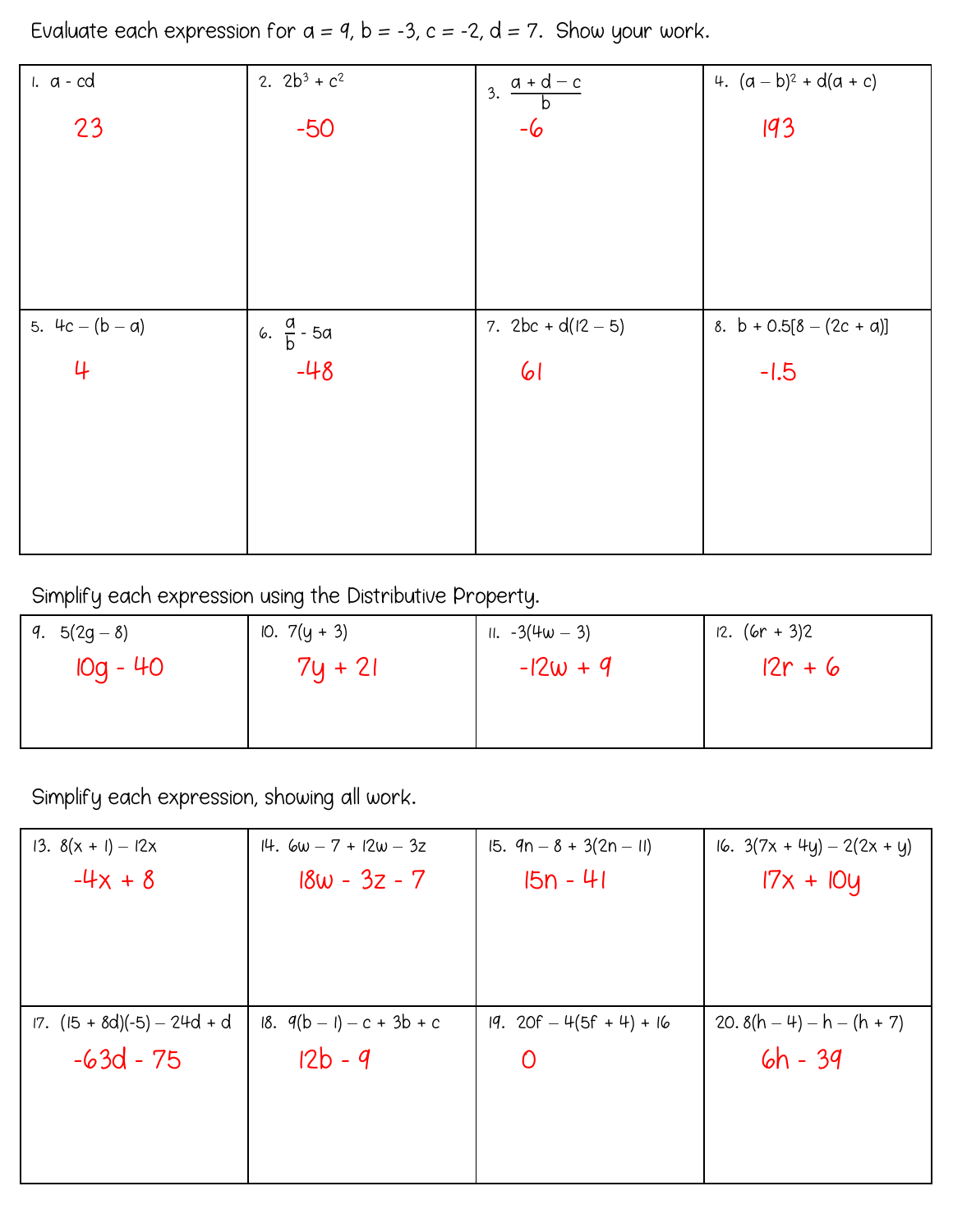Solve each equation, showing all work.

| 21. $f - 64 = -23$          | $22. -7 = 2d$                   | 23. $\frac{b}{-12} = -6$     | $24. 13 = m + 21$            |
|-----------------------------|---------------------------------|------------------------------|------------------------------|
| $f = 41$                    | $d = -\frac{7}{2} = -3.5$       | $b = 72$                     | $m = -8$                     |
|                             |                                 |                              |                              |
|                             |                                 |                              |                              |
|                             |                                 |                              |                              |
| 25. $5x - 3 = -28$          | 26. $\frac{w+8}{-3} = -9$       | 27. $-8 + \frac{h}{4} = 13$  | 28. $22 = 6y + 7$            |
| $x = -5$                    | $w = 19$                        | $h = 84$                     | $y = \frac{5}{2} = 2.5$      |
|                             |                                 |                              |                              |
|                             |                                 |                              |                              |
|                             |                                 |                              |                              |
| 29. $8x - 4 = 3x + 1$       | 30. $-2(5d - 8) = 20$           | $31.7r + 21 = 49r$           | 32. $-4g - 3 = -3(3g + 2)$   |
| $x = 1$                     | $x = -2/5 = -0.4$               | $r = \frac{1}{2} = 0.5$      | no solution                  |
|                             |                                 |                              |                              |
|                             |                                 |                              |                              |
|                             |                                 |                              |                              |
| 33. $5(3x - 2) = 5(4x + 1)$ | $34. \ 3d - 4 + d = 8d - (-12)$ | 35. $f - 6 = -2f + 3(f - 2)$ | $36. -2(y-1) = 4y - (y + 2)$ |
| $x = -3$                    | $d = -4$                        | all real numbers             | $y = \frac{4}{5} = 0.8$      |
|                             |                                 |                              |                              |
|                             |                                 |                              |                              |
|                             |                                 |                              |                              |
|                             |                                 |                              |                              |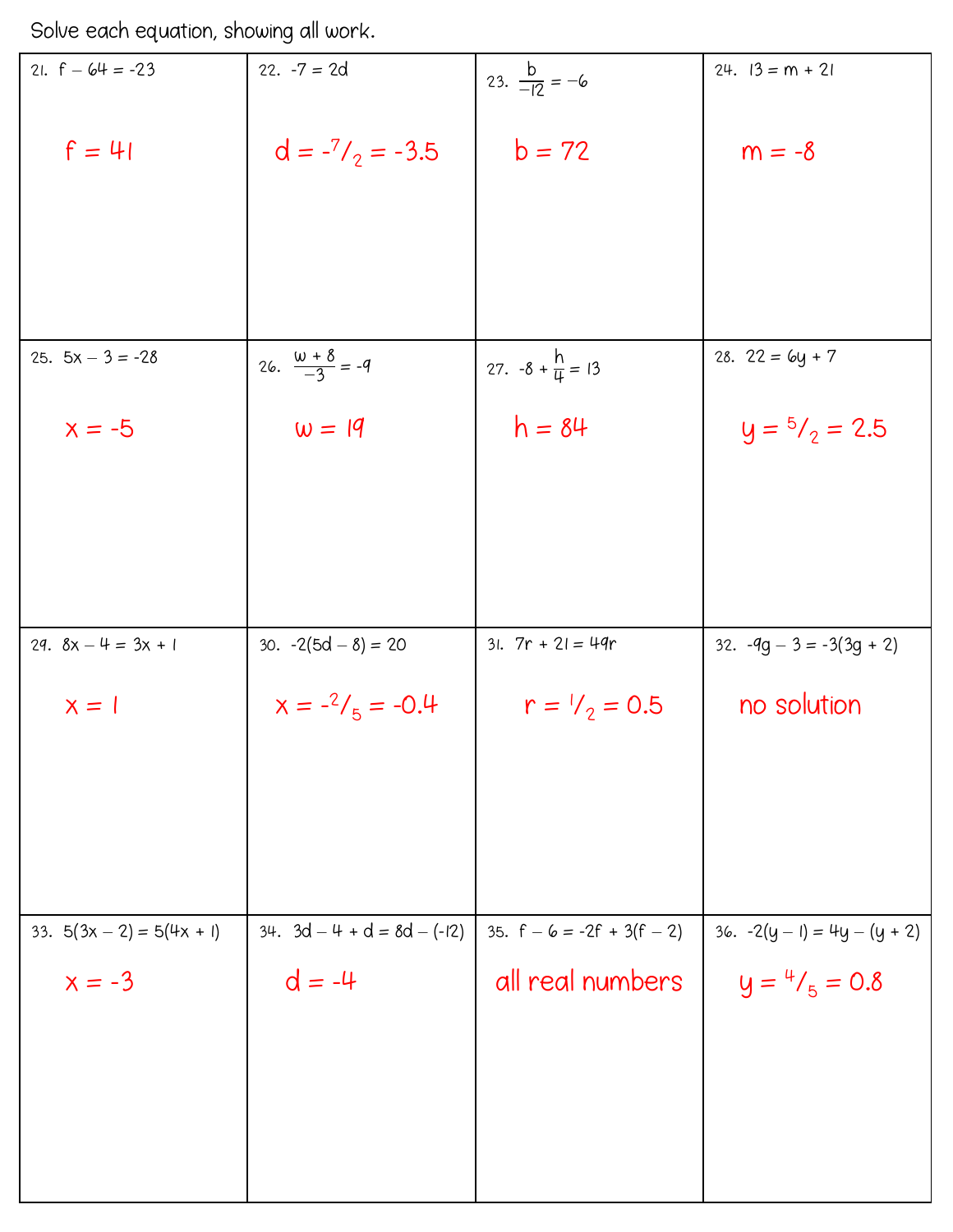Convert each number to Scientific Notation.

| 37. 67,000,000,000            | 38. 0.0009213          | 39. 0.000000000004  | 40. 3,201,000,000,000,000 |
|-------------------------------|------------------------|---------------------|---------------------------|
| 6.7 $\times$ 10 <sup>10</sup> | $9.213 \times 10^{-4}$ | $4 \times 10^{-11}$ | $3.201 \times 10^{15}$    |
|                               |                        |                     |                           |

Convert each number to Standard Form.

| 41. $5.92 \times 10^{-5}$ | 42. $1.1 \times 10^7$ | 43. 6.733 $\times$ 10 <sup>-8</sup> | 44. $3.27 \times 10^{2}$ |
|---------------------------|-----------------------|-------------------------------------|--------------------------|
| 0.0000592                 | 11,000,000            | 0.00000006733                       | 327                      |
|                           |                       |                                     |                          |

Simplify each expression. Write your answers using only positive exponents.

| 45. $w^4$<br>$\overline{w^q}$                   | 46.<br>$\frac{m^5}{m^2}$<br>m <sup>3</sup>              | 47. $f^5 \cdot f^3$<br>$f^8$             | 48.<br>$\left(\frac{h^2}{g}\right)^3$<br>$\frac{h^6}{g^3}$ |
|-------------------------------------------------|---------------------------------------------------------|------------------------------------------|------------------------------------------------------------|
| 49. $(a^5)^2$                                   | 50.<br>$\frac{1}{b^{-3}}$                               | 51. $Z^0$                                | 52. $4r^{6} \cdot 3r \cdot 2r^{2}$                         |
| $d^{10}$                                        | b <sup>3</sup>                                          |                                          | 24r <sup>q</sup>                                           |
| 53.                                             | 54.                                                     | 55. $(g^4h)^2 \cdot (2g^3h^{-1})^2$      | 56. (6a) <sup>0</sup>                                      |
| $rac{4p^{-2}}{3q^{-3}}$<br>$rac{3q^{3}}{p^{2}}$ | 4. $rac{8d^3}{2cd^{-2}}$<br>4d <sup>5</sup>             | $4g^{14}$                                |                                                            |
| 57. $(-3n^2k^4)^2$                              | 58.                                                     | 59.<br>$rac{6 \cdot 10^7}{2 \cdot 10^3}$ | 60. $(1.5 \cdot 10^{-6}) \cdot (4 \cdot 10^{9})$           |
| $qn^{4}k^{8}$                                   | $\frac{\left(\frac{w^5x^{-2}y}{w^2xy^4}\right)^3}{w^4}$ | $3 \cdot 10^{4}$                         | $6 \cdot 10^{3}$                                           |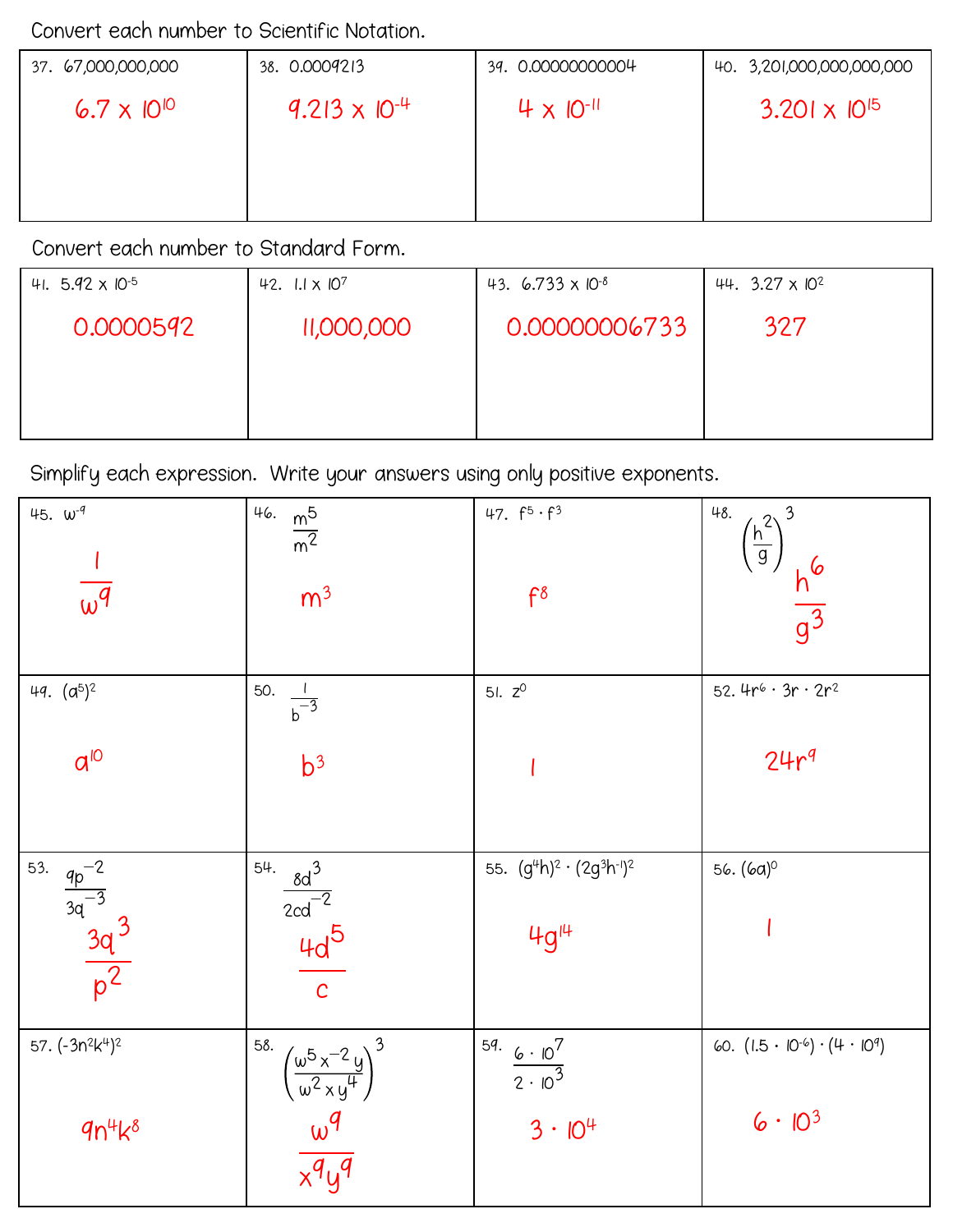Solve each proportion, showing all work.

| 76.<br>6<br>m | 77.<br>$\frac{12}{1}$ | 78.    | 179.<br>22<br>$= 36$ | 80.<br>$\downarrow$<br>$\sim$ |
|---------------|-----------------------|--------|----------------------|-------------------------------|
| $m = 4.6$     | k = 7.2               | h = 28 | h = 88               | $h = 15.75$                   |
|               |                       |        |                      |                               |

Assume each pair of figures is similar. Find the missing side length to the nearest tenth.



Find the missing side length in each right triangle to the nearest tenth. Show your work!

| 87. $a = 6, b = 8, c = ?$                                | 88. $a = ?$ , $b = 4$ cm, $c = 13$ cm | 89. $a = 7$ , $b = ?$ , $c = 14$                              | 90. $a = 14$ in, $b = 14$ in, $c = ?$ |
|----------------------------------------------------------|---------------------------------------|---------------------------------------------------------------|---------------------------------------|
| $c = 10$ units                                           | $a \approx 9.4$ cm                    | $b \approx 12.1$ units                                        | $c \approx 19.8$ in                   |
|                                                          |                                       |                                                               |                                       |
| $q$ <sub>l.</sub><br>$\overline{5}$<br>3<br>$\mathsf{x}$ | 92.<br>IO mm<br>IO mm                 | $7$ in<br>93.<br>5 in                                         | 94.<br>20<br>18<br>$\times$           |
| $x = 4$ units                                            | $x \approx 14.1$ mm                   | $x \approx 8.6$ in                                            | $x \approx 8.7$ units                 |
| 15<br>95.<br>13                                          | 104 in<br>96.<br>52 in<br>X           | 97.<br>35 ft<br>$\overline{\mathsf{H}}$ to ft<br>$\mathsf{x}$ | 98.<br>24 cm<br>Χ<br>20 cm            |
| $x \approx 19.8$ units                                   | $x \approx 116.3$ in                  | $x \approx 33.5$ ft                                           | $x \approx 13.3$ cm                   |

Determine whether or not you can form a right triangle from the given side lengths. Explain.

**99.** 18, 22, 26 **100.** 5, 12, 13 No;  $18^2 + 22^2 \neq 26^2$  Yes;  $5^2 + 12^2 = 13^2$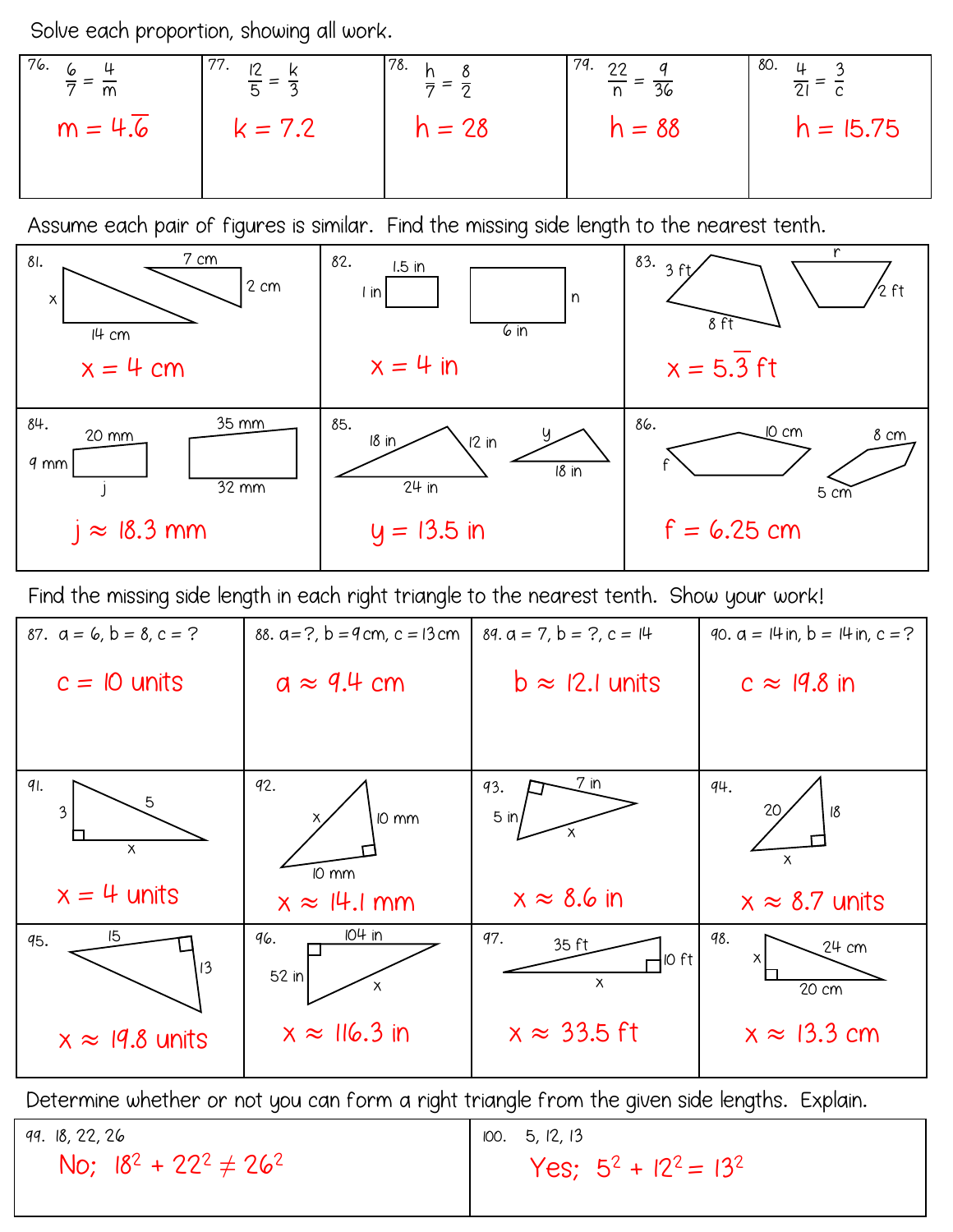Solve the proportion.

77. 
$$
\frac{h}{6} = \frac{20}{24}
$$
  
78.  $\frac{5}{7} = \frac{c}{14}$   
79.  $\frac{6}{8} = \frac{21}{b}$   
80.  $\frac{30}{j} = \frac{26}{39}$   
81.  $\frac{5}{k} = \frac{15}{20}$   
82.  $\frac{32}{112} = \frac{a}{14}$   
83.  $\frac{16}{7} = \frac{18}{9}$   
84.  $\frac{w}{60} = \frac{15}{200}$ 

| Solve the percent problem.        |                                 |                                                                      |                                                                                      |  |
|-----------------------------------|---------------------------------|----------------------------------------------------------------------|--------------------------------------------------------------------------------------|--|
| 85. Find 15% of 85.               | 86. 6 is 75% of what<br>number? | 87. 40 is what percent<br>of 320?                                    | 88. What is 20% of 45?                                                               |  |
| 89. 70 is what percent<br>of 350? | 90. Find 33.3% of 81.           | 91. A \$58 camera is on<br>sale for 20% off.<br>Find the sale price. | 92. Find the total price<br>of $a$ $$$ I4.00 shirt<br>including the 7%<br>sales tax. |  |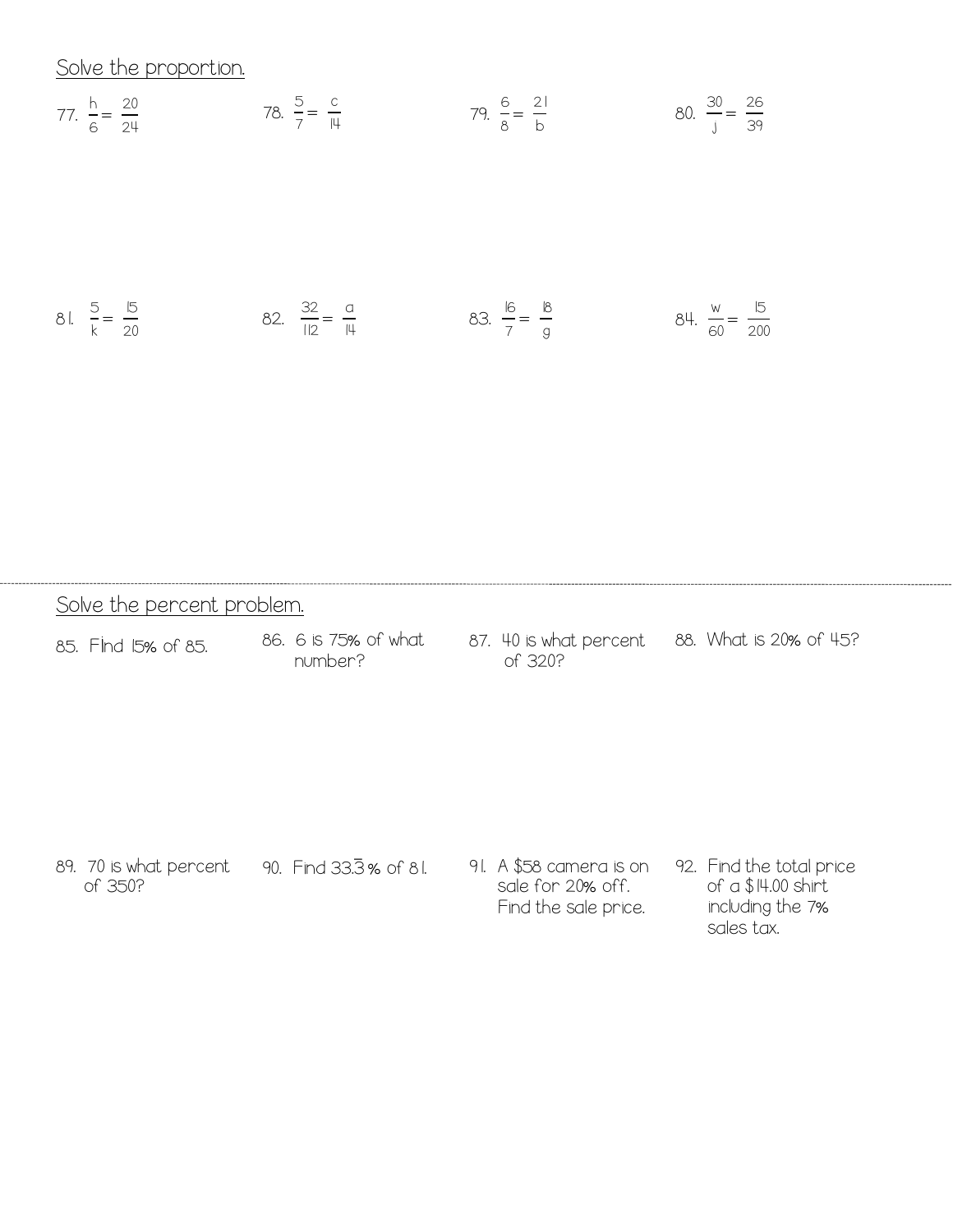### Geometry

### Geometry Basics

- Perimeter is the distance around a polygon
- Circumference is the distance around a circle
- Area is the space inside a figure
- Volume is the capacity of a 3-dimensional figure
- Surface Area is the sum of the areas of all the faces on a 3-dimensional figure

#### 2-Dimensional Geometry Formulas

- Perimeter of Any Figure: sum of side lengths
- $Circumference = \pi \cdot diameter$
- Area of Parallelogram = base  $\cdot$  height
- Area of Triangle =  $\frac{1}{2}$ · base · height
- Area of Trapezoid =  $\frac{1}{2} \cdot$  height(base<sub>1</sub> + base<sub>2</sub>)
- Area of Circle =  $\pi \cdot$  radius<sup>2</sup>

#### 3-Dimensional Geometry Formulas

- Volume of Rectangular Prism = length · width · height
- Volume of Cylinder =  $\pi \cdot$  radius<sup>2</sup>  $\cdot$  height
- Surface Area of Rectangular Prism =  $2 \cdot$  length  $\cdot$  width  $+ 2 \cdot$  length  $\cdot$  height  $\cdot$  width
- Surface Area of Cylinder =  $2 \cdot π \cdot$  radius<sup>2</sup> +  $2 \cdot π \cdot$  radius  $\cdot$  height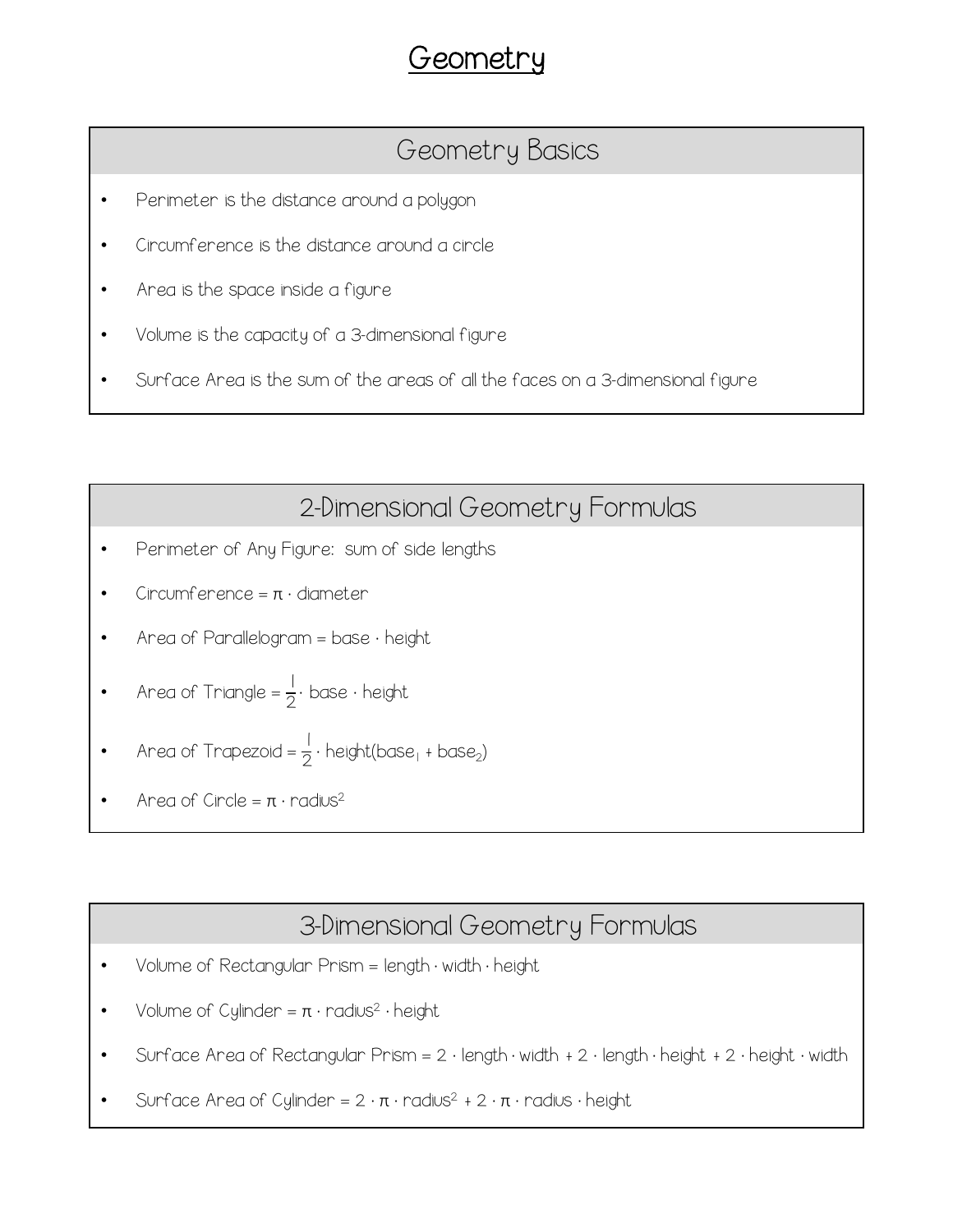Find the perimeter (or circumference) and area. Use 3.14 for pi.



Find the surface area and volume.